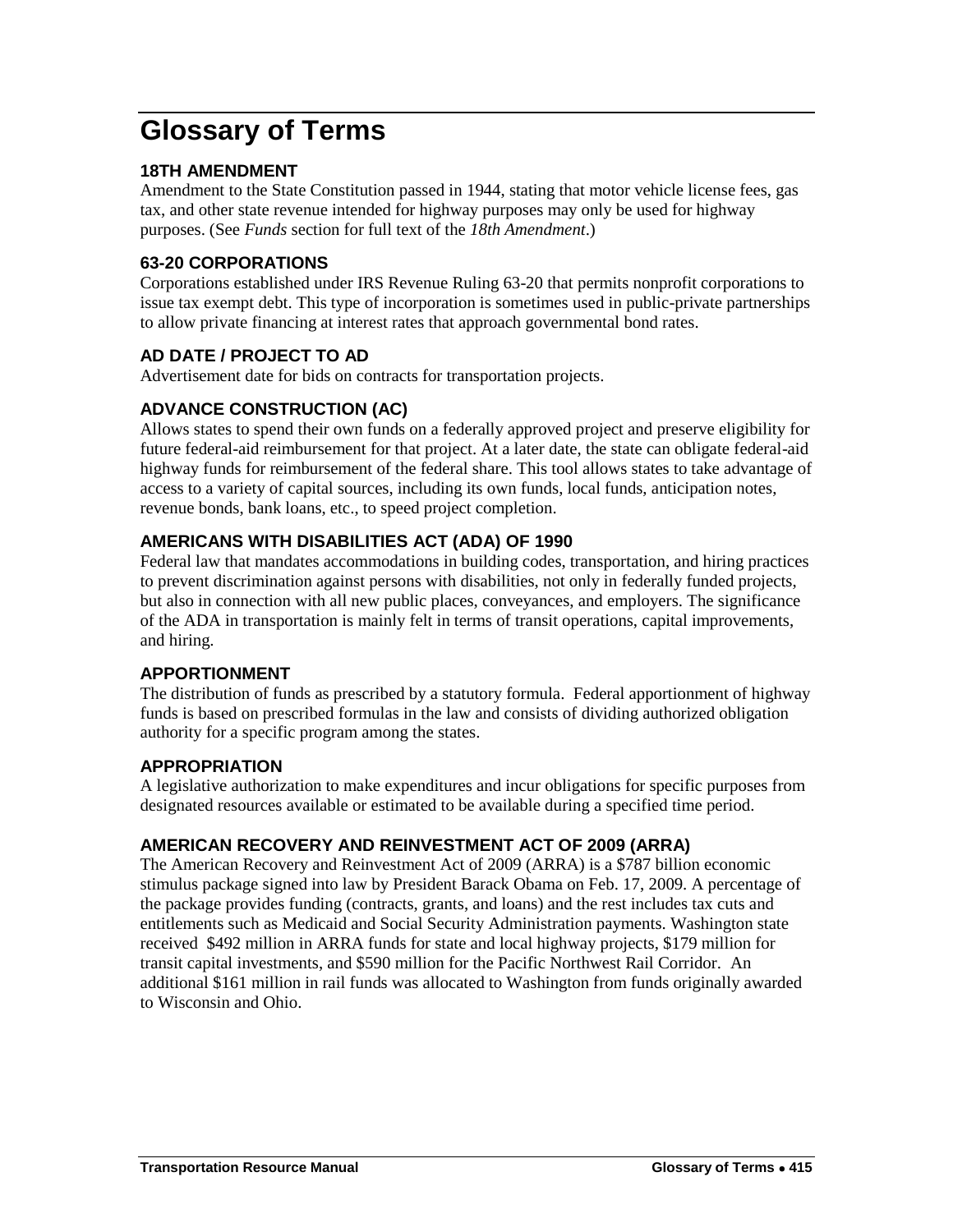# **AUTHORIZATION ACT**

Federal surface transportation legislation which is a essentially a plan for funding and administering transportation programs; it creates, eliminates or modifies transportation programs (including highway, transit, ferry, safety, and research programs), authorizes the maximum amount to be spent through the programs, establishes and funds special requests such as studies and high priority projects, and provides direction to Congress and USDOT for the allocation of discretionary funds. The funds for this legislation come from federal taxes on fuel, tires, truck and trailer sales, and truck weight. The current authorization act is the Transportation Equity Act for the 21st Century (TEA-21). It expired in September 2003 and has been extended several times since for short periods of time.

## **BELATED CLAIMS**

A legal claim (a billing) for services provided to the state made after the legal authority to pay for those services has lapsed.

## **BIENNIUM (State)**

A 24-month fiscal period extending from July 1 of odd-numbered years to June 30 of the next odd-numbered year.

## **BITUMINOUS SURFACE TREATMENT (BST)**

One or more applications of sprayed-on liquid asphalt followed by a layer of suitable aggregate to protect and preserve the surface, maintain the structural integrity or restore the surface texture and skid resistance of the roadway. Generally, BSTs are performed on low volume roadways. (See Chip Seal)

## **BOND**

A written promise to pay a specified sum of money, called the face value or principal amount, at a specified date or dates in the future, called the maturity date(s), together with periodic interest at a specified rate.

# **BUDGET**

A plan of financial operations embodying an estimate of proposed expenditures for a given period and the proposed means of financing them.

## **BUDGET AUTHORITY**

In federal funding, empowerment by Congress that allows federal agencies to incur obligations to spend or lend money. This empowerment is generally in the form of appropriations; however, for the major highway program categories, it is in the form of "contract authority."

# **CAPITAL BUDGET**

The portions of a budget, or a separate budget, devoted to proposed improvements or additions to capital assets and a means of financing those additions. In Washington State, the budgeting of capital projects financed from general fund bonds is often referred to as the Capital Budget, while transportation capital projects are included within the Transportation Budget which includes both operating and capital appropriations for transportation agencies.

## **CARRY FORWARD**

Identifies the base level of expenditures necessary to carry legislative authorizations in the ensuing biennium. The base includes carry forward of salary and comparable worth increases, legislatively mandated workload, or service changes and eliminations of nonrecurring costs.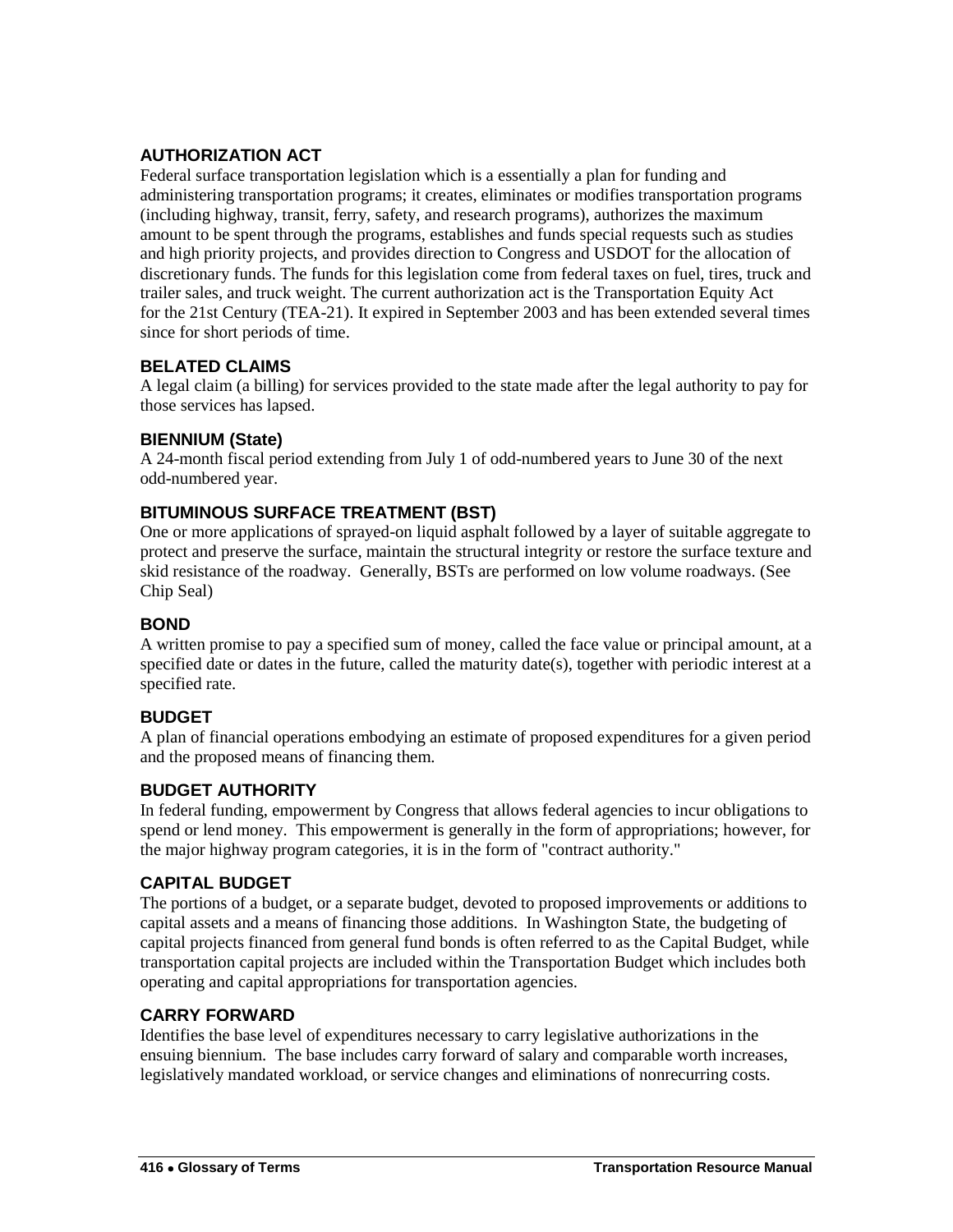## **CHIP SEAL**

A single application of Bituminous Surface Treatment (BST) applied to existing pavement surfaces to correct surface raveling and oxidation of old pavements. Chip seal also provides a waterproof cover for an existing pavement structure.

## **CITY TRANPSPORTATION AUTHORITY**

A municipal corporation authorized by the state legislature to perform a public monorail function. The CTA has that authority for the city of Seattle. The term "Seattle Popular Monorail Authority" is the popular name for the CTA.

## **CLEAN AIR ACT AMENDMENTS OF 1990**

Federal law that identifies "mobile sources" (vehicles) as primary sources of pollution and calls for stringent new requirements in metropolitan areas and states where attainment of National Ambient Air Quality Standards (NAAQS) is or could be a problem.

## **COMBINED LICENSING FEE**

A fee which includes the base vehicle registration fee and a tax based on gross weight. The fee is levied on truck registrations within the state. RCW 46.16.070 and 46.16.085

## **COMMUTE TRIP REDUCTION LAW (CTR)**

This state law requires major employers in the nine most populous counties of the state to reduce the number of single-occupant vehicle (SOV) trips and the number of vehicle miles traveled (VMT) by their employees. Other employers in those counties can also volunteer to participate in the program. The SOV trips and VMT must be reduced from a baseline year within homogeneous trip-reduction zones. The reductions are 15 percent after 2 years, 20 percent after 4 years, 25 percent after 6 years, and 35 percent after 12 years. RCW 70.94.524 - 70.94.600.

## **COMMUTER RAIL**

A passenger railroad service using tracks that are part of the general commercial railroad system. The service is mainly for commuters and operates principally during commute rush hours. Typically this type of service uses rail cars whose seating capacity is greater than intercity rail cars that are designed for longer distances.

## **COMPREHENSIVE PLAN**

A city's or county's plan for long-term development. Also a legal document required by the state's Growth Management Act. The detailed requirements for the plan are outlined in RCW 36.70A.

## **CONCURRENCY**

The Growth Management Act requirement that adequate public services and facilities such as water, sewer, storm drainage, and transportation infrastructure must be available or planned and funded concurrent with occupancy of new development. Also, the level of service for that infrastructure must meet standards set by the city or county.

## **CONFORMITY**

A federal and state requirement that transportation plans, programs, and projects should improve, not worsen air quality. Conformity applies in those counties in which there is a nonattainment area for carbon monoxide, particulate matter, or ozone.

# **CONGESTION MANAGEMENT SYSTEMS (CMS)**

Federal law requires large metropolitan areas (200,000 population or more) and states to develop management plans that make new and existing transportation.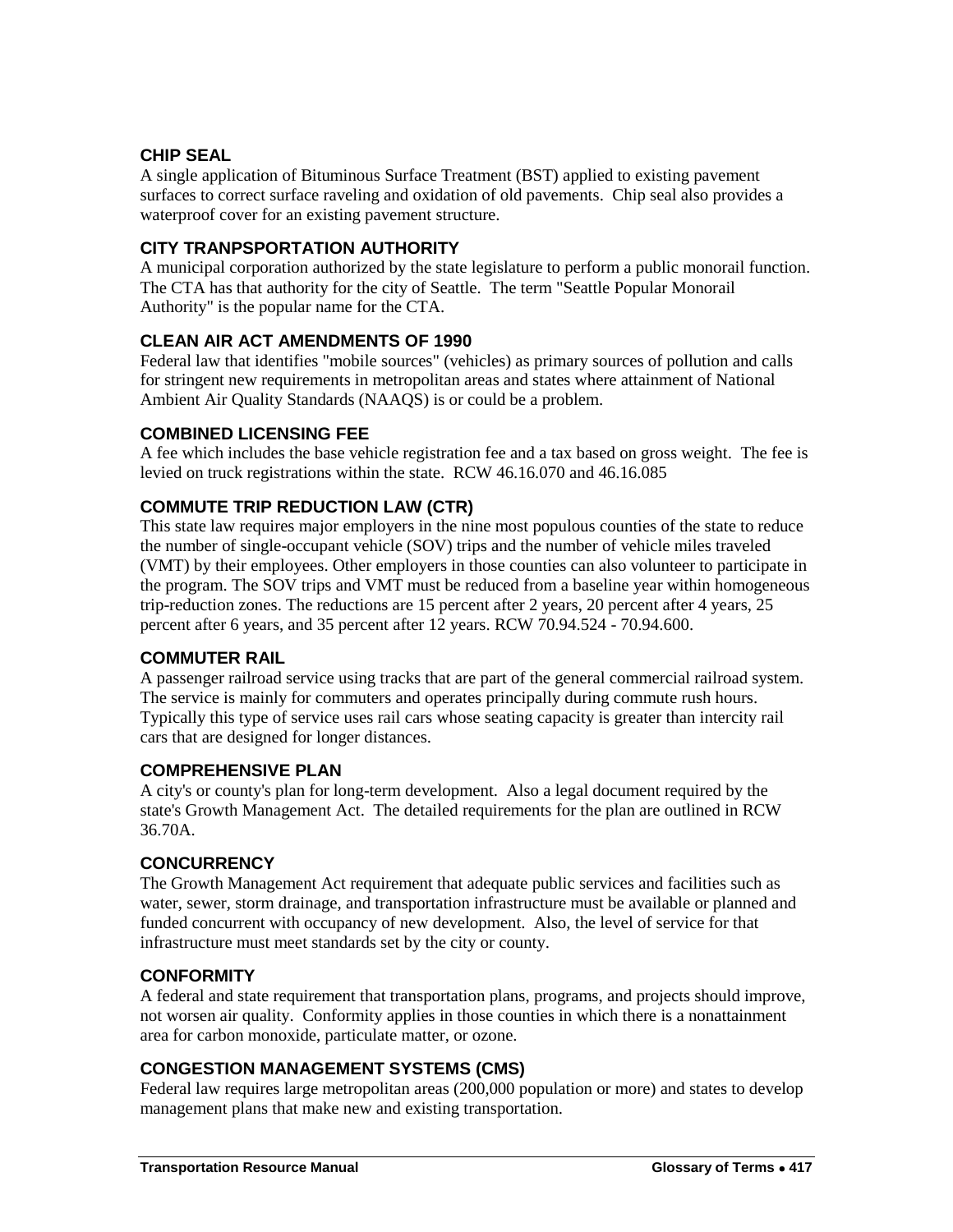# **CONGESTION MITIGATION AND AIR QUALITY IMPROVEMENT PROGRAM (CMAQ)**

A categorical funding program in the federal surface transportation law that establishes criteria and funding for projects and activities to reduce congestion and improve ambient air quality. To be eligible for CMAQ, projects and activities must contribute to achieving National Ambient Air Quality Standards and must be included in a Transportation Improvement Program (TIP).

## **COUNTY ROAD ADMINISTRATIVE BOARD (CRAB)**

CRAB is an oversight agency for county road organizations. As part of that function, it administers the Rural Arterial and the County Arterial preservation programs for the state.

## **COUNTY TRANSPORTATION AUTHORITY**

A governing authority for local public transportation service. Three County Commissioners and three city elected officials are the governing board. Gray's Harbor Transit is the only such agency to date.

## **DESIGN-BID-BUILD**

The "standard" contracting and project procurement procedure. The design of the project is performed prior to the advertisement of the project for bid. The project is awarded to the lowest responsive bidder. The construction of the project is performed by the successful low-bid contractor.

## **DESIGN-BUILD**

A contracting and project procurement procedure. The design/build concept allows the contractor flexibility in the selection of design, materials, and construction methods. Under the design/build concept, the contracting agency identifies the parameters for the desired end result and establishes the minimum design criteria. The prospective bidders then develop design proposals. The submitted proposals are rated by the contracting agency on the basis of design quality, timeliness, management capability, and cost.

## **DISTRIBUTION FORMULA**

Refers to the statutorily defined formula for allocating state motor fuel tax revenues to specific programs and entities.

## **EIGHTEENTH AMENDMENT**

Amendment to the State Constitution passed in 1944, stating that motor vehicle license fees, gas tax, and other state revenue intended for highway purposes may only be used for highway purposes.

## **EXCISE TAX**

A tax imposed on the performance of an act, the engaging in an occupation, or the enjoyment of a privilege. May be applied to transactions based upon the value of the goods sold (e.g., sales tax or liquor tax) or on the units sold (gas tax or cigarette tax).

## **FIREWALL**

A budgetary device separating certain federal spending within the discretionary spending category from other spending in the discretionary category. Spending for programs with firewalls may not be reduced in order to increase spending for other discretionary programs. The TEA-21 establishes, for fiscal years 1999-2003, a firewall to protect highway, highway safety, and transit revenue from being diverted to the general fund or not being spent.

## **FISCAL YEAR (Federal)**

A 12-month period extending from October 1 in one calendar year to September 30 of the next calendar year. Federal Fiscal Year (FFY) 2011 extends from October 1, 2010, to September 30, 2011.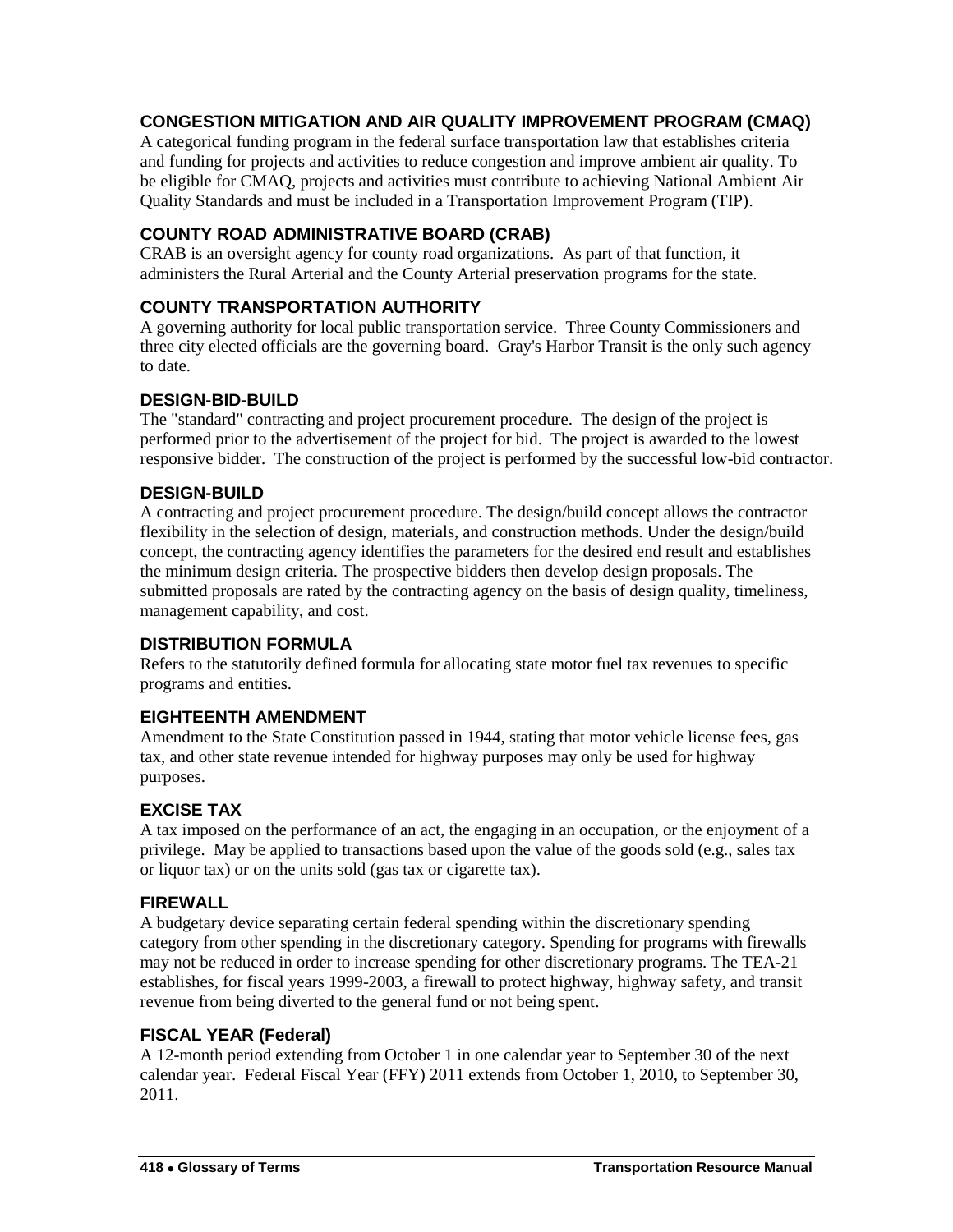# **FISCAL YEAR (State)**

A 12-month period extending from July 1 in one calendar to June 30 of the next calendar year.

## **FUND**

A fiscal and accounting entity with a self-balancing set of accounts recording case and other financial resources, together with all related liabilities and residual equities or balances, and changes, which are segregated for the purpose of carrying on specific activities or attaining certain objectives in accordance with special regulations, restrictions, or limitations.

## **FULL FAITH AND CREDIT**

The pledge of the full taxing and borrowing powers of a government to pay its debt obligations.

## **GENERAL OBLIGATION (G.O.) BOND**

A security backed by the full faith and credit of a state, locality, or other governmental authority. In the event of a default, holders of general obligation bonds have the right to compel a tax levy, other borrowing, or legislative appropriation in order to satisfy the debt obligation.

## **GRANT ANTICIPATION NOTES (GAN)**

Short-term debt that is secured by grant money expected to be received after debt is issued. A GARVEE is a special type of GAN that is repaid with federal highway funds (see Grant Anticipation Revenue Vehicle).

## **GRANT ANTICIPATION REVENUE VEHICLE (GARVEE)**

A GARVEE is any bond or other form of debt repayable, either exclusively or primarily, with future federal-aid highway funds under Section 122 of Title 23 of the United States Code. Although the source of payment is federal-aid funds, GARVEE's cannot be backed by a federal guarantee, but are issued at the sole discretion of, and on the security of, the state issuing entity.

## **GAS TAX**

Also known as the motor fuel tax. Includes taxes on motor vehicle fuel and special fuel. This tax is levied against each gallon of motor fuel. RCW 82.36

## **GENERAL FUND**

The main source of funds for general state government. RCW 43.79

## **GROSS WEIGHT FEE**

Part of the combined licensing fee that is paid by trucks, buses, and for-hire vehicles, and is based upon the combined weight of vehicles and cargo.

## **GROWTH MANAGEMENT ACT (GMA)**

State law passed by the Legislature in 1990 and amended in 1991 which addresses the negative consequences of unprecedented population growth and suburban sprawl in Washington State. The GMA requires all cities and counties in the state to do some planning and has more extensive requirements for the largest and fastest-growing counties and cities in the state. Its requirements include guaranteeing the consistency of transportation and capital facilities plans with land use plans. RCW 36.70

## **HIGH CAPACITY TRANSPORTATION**

Express or commuter service that operates on exclusive right-of-way, such as rail, bus ways, and HOV lanes.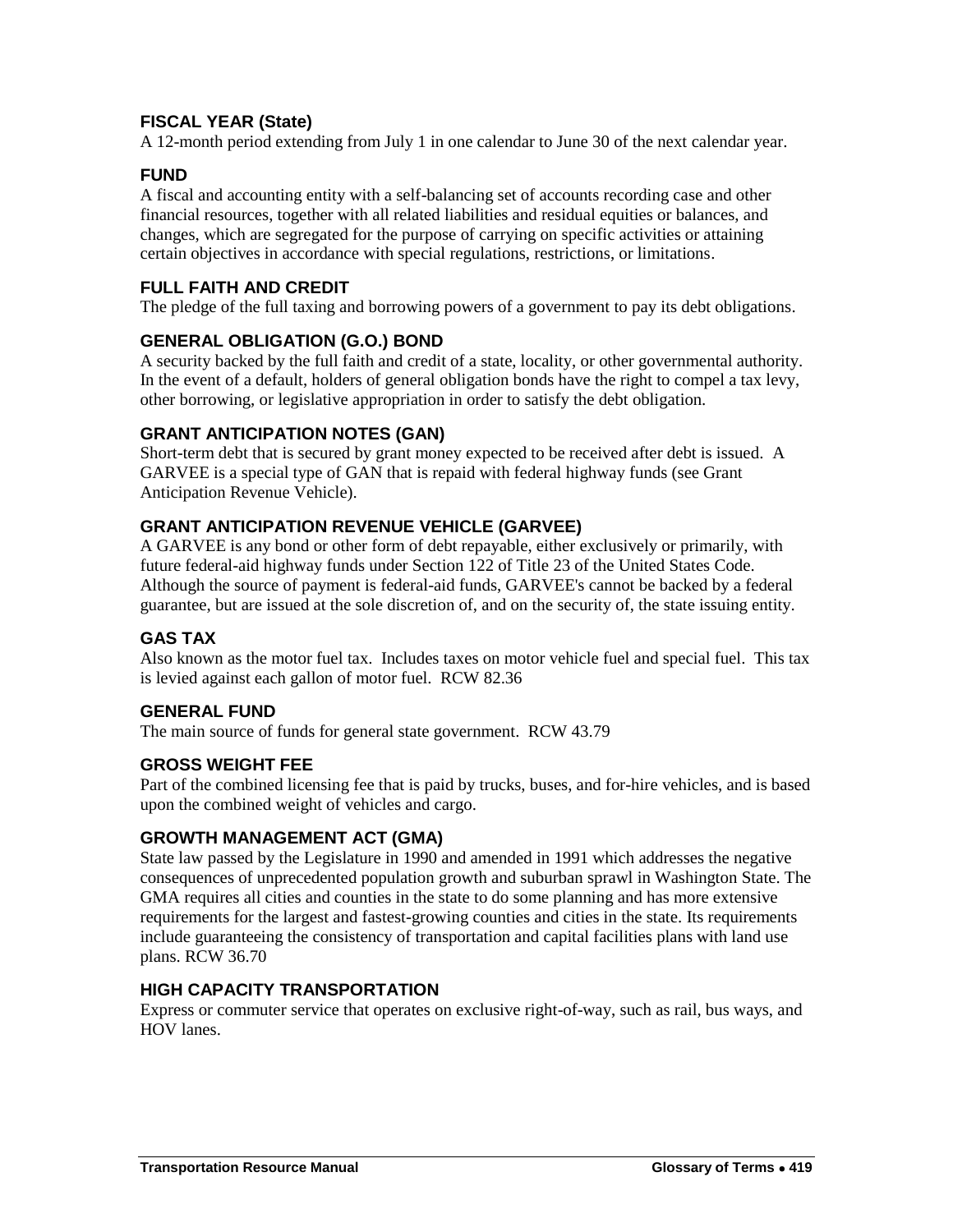## **HIGH OCCUPANCY VEHICLE (HOV)**

An automobile, van, pick-up truck, or bus that carries enough people to travel in the HOV or Diamond Lane. In Washington State, most HOV lanes require that two or more persons travel together, although in some places three people are required.

## **HIGH-SPEED RAIL**

A passenger railroad service offering high-speed service connecting cities or regions. Most highspeed rail systems operate in exclusive rights-of-way all or most of the time, but may share tracks with conventional railroad services in certain areas. The Japanese Shinkansen and French TGV are examples of the highest speed systems, and the Swedish X-2000 and Amtrak's Northeast Metroliner service are examples of slower high-speed systems.

## **INTELLIGENT VEHICLE HIGHWAY SYSTEMS (IVHS)**

Refers to the advanced technology applications that automate highway and vehicle systems to enable more efficient and safer use of existing highways. Also known as Intelligent Transportation System (ITS).

## **INTERCITY PASSENGER RAIL**

A passenger railroad service using either exclusive railroad tracks or tracks that are part of the general railroad system. Such service connects cities or regions, often crossing state boundaries. By federal law, Amtrak has exclusive rights to provide intercity service.

## **INTERMODAL SURFACE TRANSPORTATION EFFICIENCY ACT OF 1991 (ISTEA)**

The 1991 – 1998 federal surface transportation act which preceded TEA-21. (See "Authorization Act" for description of legislation.)

## **INTERNATIONAL FUEL TAX AGREEMENT (IFTA)**

An agreement whereby states and provinces collect special fuel taxes from interstate truckers based in that state or province and distribute the taxes due to other jurisdictions. Each trucking company on a quarterly basis determines fuel taxes owed to each jurisdiction based on miles traveled and the tax rate in each jurisdiction.

## **INTERNATIONAL REGISTRATION PLAN (IRP)**

An agreement whereby states and provinces collect motor vehicle registration fees from interstate truckers based in that state or province and distribute the taxes due to other jurisdictions. Each trucking company determines registration fees owed to each jurisdiction based on miles traveled and the tax rate in each jurisdiction.

# **JOINT TRANSPORTATION COMMITTEE (JTC)**

The Joint Transportation Committee (JTC) was created in 2005. The purpose of the committee is to review and research transportation programs and issues to better inform state and local government policymakers, including legislators. The JTC's executive committee consists of the chairs and ranking members of the House Transportation Committee and the Senate Transportation Committee. The chairs of the House and Senate Transportation Committees serve as co-chairs of the JTC. Other legislators who are not JTC members may serve on JTC working groups depending on the subject matter of the committee's oversight and research projects.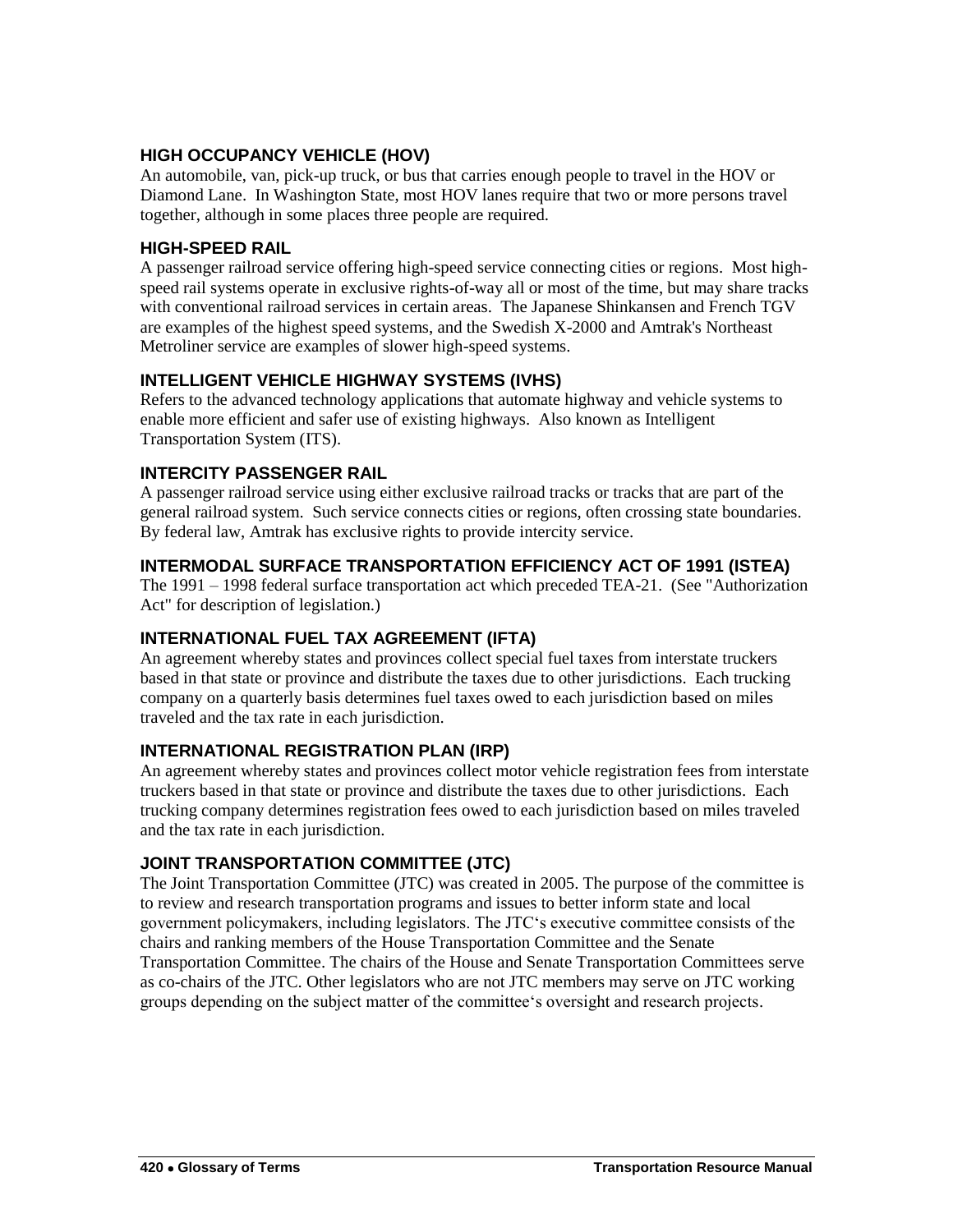# **LEVEL-OF-SERVICE (LOS)**

A qualitative measure describing operational conditions within a traffic stream. This term refers to a standard measurement which reflects the relative ease of traffic flow on a scale of A to F, with free-flow being rated LOS-A and congested conditions rated as LOS-F. The counties or cities must cooperatively develop level-of-service standards for public services and infrastructure as a part of the policies governing growth management.

## **LIMITATION ON OBLIGATIONS**

A limit on the amount of federal assistance that may be obligated during a specified time period. A limitation on obligations does not affect the scheduled apportionment or allocation of funds; it just controls the rate at which these funds may be used.

## **LIGHT RAIL**

A range of electric-powered rail systems, from street cars operated as single units on streets with mixed traffic to trains of vehicles operating in exclusive, grade separated rights-of-way. The distinction between light rail transit and heavy rail is primarily based on carrying capacity; the latter carries more passengers. Another difference is that light rail transit draws its power from overhead catenaries, while heavy rail's power comes from an electric power source along the track. Portland's MAX system operates both in mixed traffic and on exclusive rights-of-way.

## **LONG-RANGE PLAN**

A 20-year forecast plan now required at both the metropolitan and state levels, that must consider a wide range of social, environmental, energy, and economic factors in determining overall regional goals and how transportation can best meet these goals.

## **MAINTENANCE LEVEL**

Identifies the additional cost of mandatory service and activities.

# **METROPOLITAN PLANNING ORGANIZATION**

The agency designated by the Governor (or Governors in a multi-state area) to administer the federally required transportation planning process in a metropolitan area. An MPO must be in place in every urbanized area with a population over 50,000. The MPO is responsible for the 20 year long-range plan and the Transportation Improvement Program. The official name for an MPO may also be Council of Governments, Planning Association, Planning Authority, Regional or Area Planning Council, or Regional or Area Planning Commission. The ISTEA provides procedures under which local governments and Governor(s) may designate or redesignate an MPO.

## **MONORAIL**

A single track, elevated public transportation system. The term also refers to the municipal corporation defined in RCW 36.94.010 and approved by voters of Seattle in November 2002, and dissolved by voters of Seattle in 2005.

## **MOTOR VEHICLE ACCOUNT**

An accounting entity used to track Motor Vehicle Fund revenues not deposited into other special purpose accounts in the Motor Vehicle Fund. RCW 46.68.707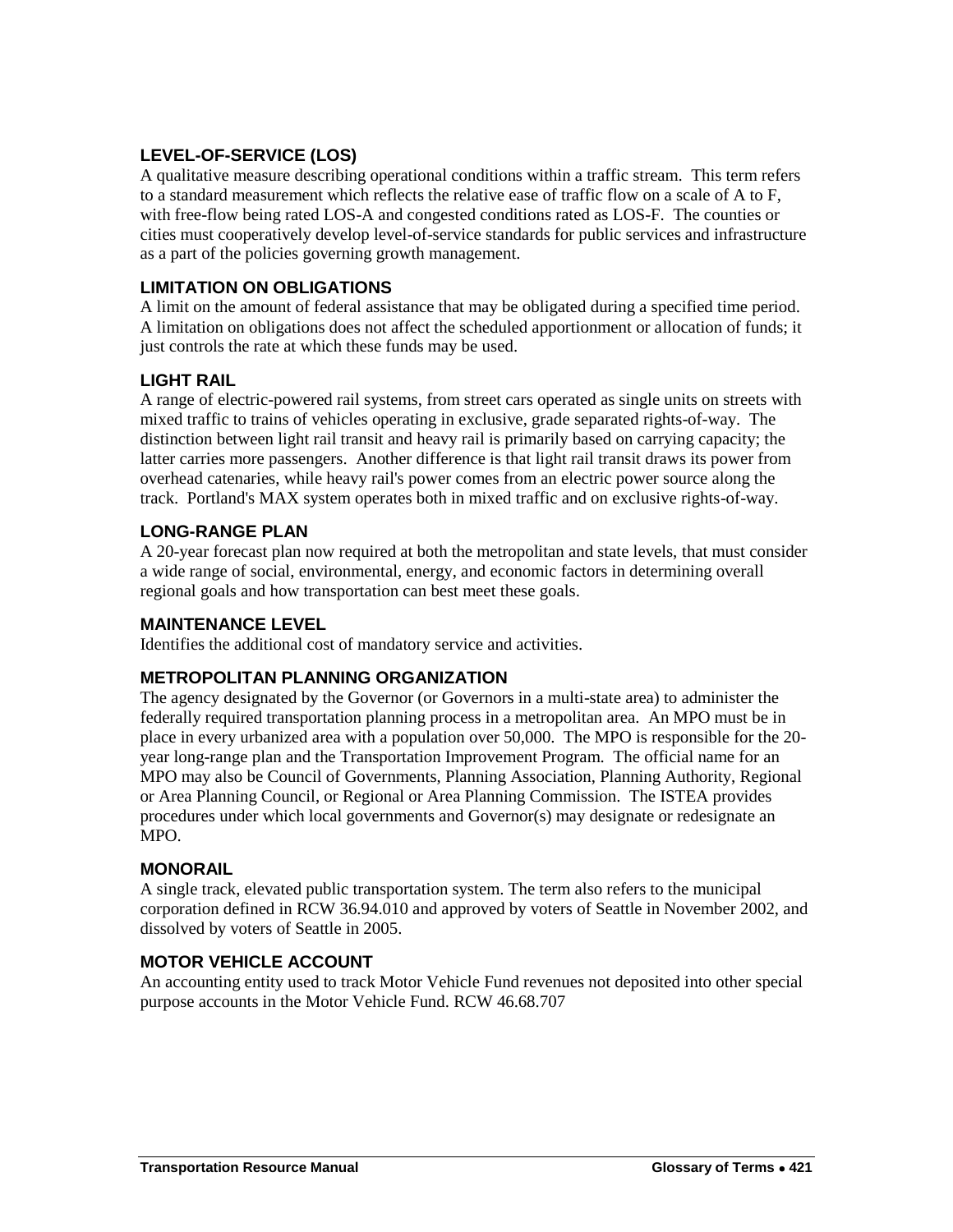# **MOTOR VEHICLE EXCISE TAX (MVET)**

Tax imposed on vehicle owners for the privilege of owning and operating motor vehicles in Washington. Prior to repeal in 2000, the rate on most vehicles was 2.2 percent of vehicle value. Vehicle value is determined by statutory valuation schedules and the original manufacturer's suggested retail price (MSRP) for vehicle. The excise tax was also an option for local high capacity transit and HOV lane development in King, Pierce, and Snohomish counties. In 2002, Initiative 776 set the gross weight fee for small trucks at \$30 per year, repealed the authorization for MVET for high capacity transit, and repealed the \$15 local option vehicle fee.

# **MOTOR VEHICLE FUND**

A fund containing receipts from motor fuel taxes; motor vehicle registration licenses, permits, and fees; and other transportation user fees. May only be used for highway purposes as provided in the 18th Amendment of the State Constitution. Contains several special purpose accounts, including the Motor Vehicle Fund-Basic Account, which is often referred to interchangeably as the Motor Vehicle Account or Motor Vehicle Fund. The State Patrol Highway Account is also part of the larger, roll-up Motor Vehicle Fund.

## **MULTIMODAL TRANSPORTATION ACCOUNT**

Account where certain transportation monies which are not constitutionally restricted to highways are deposited.

# **NATIONAL AMBIENT AIR QUALITY STANDARDS (NAAQS)**

Standards created by the Environmental Protection Agency (EPA) to help mitigate the health impacts of air pollution. The EPA established NAAQS measures for six pollutants: carbon monoxide, ozone, particulate matter, lead, sulfur dioxide, and nitrous oxide.

# **NATIONAL HIGHWAY SYSTEM (NHS)**

Designated by Congress in 1995. The NHS contains all Interstate routes, a large percentage of urban and rural principal arterials, and strategic highways and connectors. The ISTEA funding was available for the NHS.

## **NATIONAL POLLUTION DISCHARGE ELIMINATION SYSTEM (NPDES)**

A part of the Clean Water Act that requires point source dischargers of pollutants to obtain a permit. The Department of Transportation is affected by this requirement because of highway runoff. The Department of Ecology administers the permitting process.

## **NET FOR DISTRIBUTION**

As applied to the gas tax: gross collections less refunds for nonhighway use, transfers to nonhighway accounts in lieu of refunds, administrative expenses of the Department of Licensing.

# **NICKEL ACCOUNT**

Account enacted to finance a list of highway improvements identified in the 2003 transportation budget and revenue package. Primarily funded by a 5 cent tax increase and a 15 percent increase in truck weight fees. Funds placed into this account are subject to the  $18<sup>th</sup>$  Amendment of the Washington State Constitution and may only be used for highway purposes. (See *Funds* section for full text of the *18th Amendment*.)

## **NONATTAINMENT AREA**

A nonattainment area does not meet the National Ambient Air Quality Standards. In Washington, Seattle/Tacoma, Spokane, and Vancouver are nonattainment areas for ozone and/or carbon monoxide. There are other nonattainment areas for particulate matter.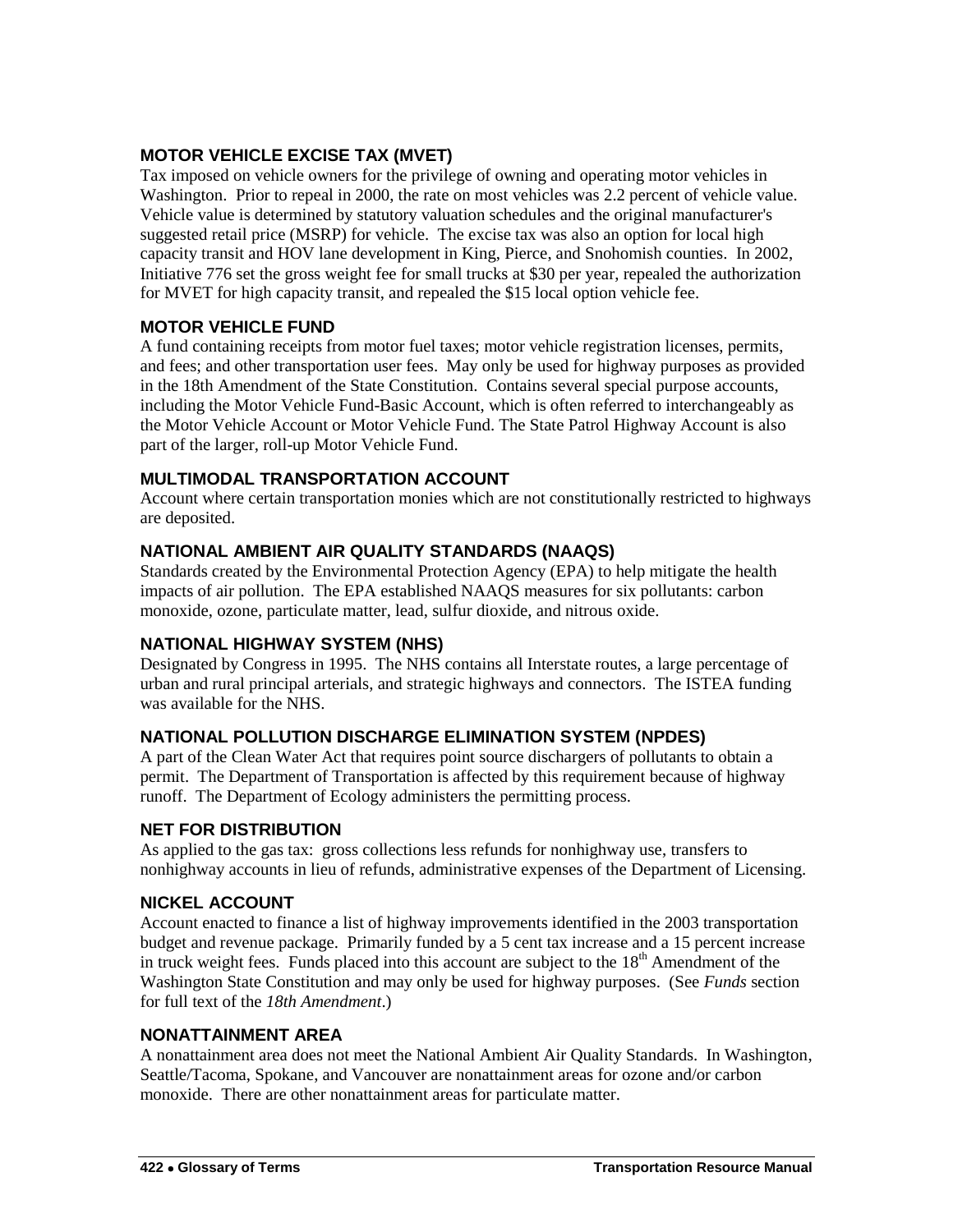## **OBLIGATION**

Commitment made by federal agencies to pay out money as distinct from the actual payments, which are "outlays." Generally, obligations are incurred after the enactments of budget authority.

## **OBLIGATION AUTHORITY**

An annual determined limitation on the obligation of funds distributed through the federal budget. It controls the rate at which these funds may be used.

## **OFFICE OF FINANCIAL MANAGEMENT (OFM)**

The agency that, on behalf of the Governor, develops budget proposals, manages agency budgets, develops state policy, generates official state demographic statistics, oversees accounting for state government, and performs other related functions.

## **OPERATING BUDGET**

Plans of current expenditures and the proposed means of financing them. The operating budget is the primary means to ensuring that the financing, acquisition, spending, and service delivery activities of the state are controlled. The operating budgets for transportation agencies are contained within the omnibus Transportation Budget. The term "Operating Budget" or "General Fund Budget" is sometimes used as a general term for Omnibus Appropriations Act that provides the operating budgets for state agencies other than the transportation agencies.

## **PARATRANSIT**

A variety of smaller, often flexibly scheduled-and-routed transportation services using lowcapacity vehicles, such as vans. These services usually serve the needs of persons that standard mass-transit services would serve with difficulty, or not at all. Often, the patrons include the elderly and persons with disabilities.

## **PROVISO**

A clause in a legislative bill that sets out specific conditions or exceptions to the general law.

# **PUBLIC-PRIVATE PARTNERSHIPS (PPP/PPI)**

The Public Private Initiatives Act (PPI) enacted in 1993 and the Transportation Innovative Partnerships act of 2005 (Public Private Partnerships (PPP)) were enacted to provide flexibility for transportation projects to be financed using both public and private funds. This program is administered by the Department of Transportation. *(See Public Private Partnerships for chronology and program details).*

# **PUBLIC TRANSPORTATION BENEFIT AREA (PTBA)**

Jurisdiction established to provide transit services and is the predominant governing authority for local transit agencies. PTBAs are controlled by a board of elected officials from jurisdictions within the PTBA. Also known as transit districts and are distinguished from city or county transit departments by being separate governmental entities. RCW 36.57A

## **REGIONAL TRANSIT AUTHORITY (RTA)**

One of the agencies authorized by the state legislature to provide high capacity transportation. The RTA has that authority for King, Pierce and Snohomish counties. In 1997 the RTA board adopted the term "Sound Transit" as the popular name for the RTA.

## **REGIONAL TRANSPORTATION INVESTMENT DISTRICT (RTID)**

A regional transportation government that may be formed in the region comprised of King, Pierce and Snohomish Counties. A regional plan including project lists and financing mechanism must be approved by voters of the region. The RTID legislation was passed in the 2002 Legislative Session.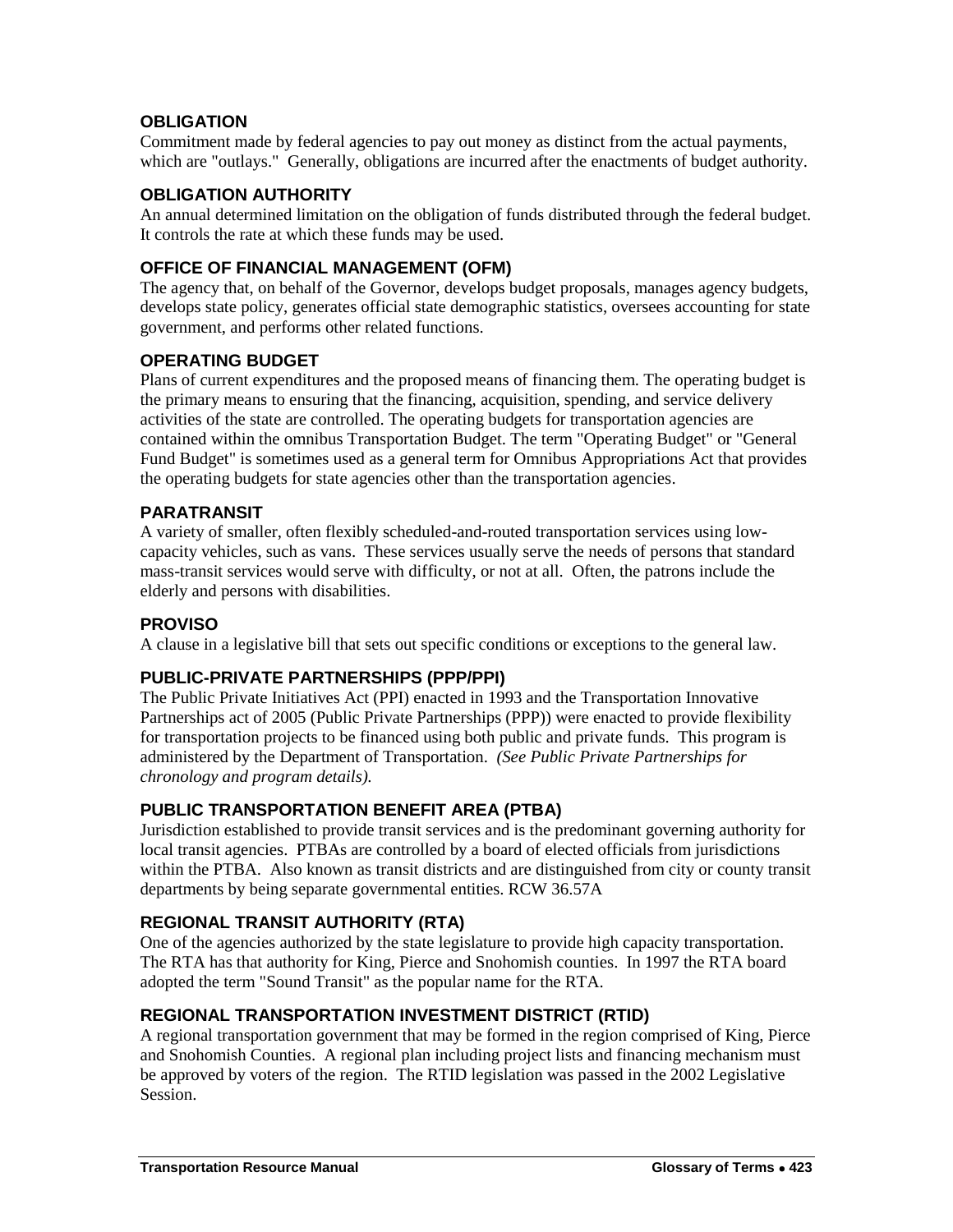# **REGIONAL TRANSPORTATION PLAN**

A plan required of all Regional Transportation Planning Organizations (RTPOs) receiving funding for regional planning under the Regional Transportation Plan Program of the Growth Management Act.

## **REGIONAL TRANSPORTATION PLANNING ORGANIZATIONS**

Authorized by the Legislature in 1990 as part of the Growth Management Act. RTPOs are created by local governments to coordinate transportation planning among jurisdictions and to develop a regional transportation plan. Washington State provides funding and a formal mechanism that is available to all local governments (and not only those required to plan under GMA) and the state to coordinate transportation planning for regional transportation facilities. Currently, RTPOs are formed through voluntary associations of local governments within regions defined as at least one county with at least 100,000 population or at least three counties if the combined population is less than 100,000.

## **REVENUE ALIGNED BUDGET AUTHORITY (RABA)**

Authorized under TEA-21, RABA is the adjustment in federal funding made annually to the highway program, from FFY 2000 through FFY 2003 as a result of the adjustment in the firewall level for highways. The firewall level is adjusted to reflect revised receipt estimates (anticipated to be increases) for the Highway Account of the Highway Trust Fund. Then, adjustments equal to the firewall adjustment are made to federal-aid highway authorizations and obligation limitation for the fiscal year. Due to declining receipts the formula would have required adjusting federal transportation funding downward in 2002 and 2003; however, Congress authorized additional funding to make up the difference. The provision was not reauthorized when TEA-21 was temporarily extended.

## **REVOLVING FUND**

A fund provided to carry out a cycle of operations. The amounts expended from the fund are restored with earnings from operations or by transfers from other funds, so that it is always intact, in the form of cash, receivables, inventory, or other assets. Expenditures from revolving funds do not require direct appropriation authority; however, all revenue in the fund comes from accounts for which appropriation authority has been provided.

## **SAFETEA-LU**

Federal surface transportation legislation that succeeded TEA-21. Congress passed this legislation in 2005. It has an increased focus on safety and freight mobility. *(See Funding section for more details).*

# **STATE ENVIRONMENTAL POLICY ACT (SEPA)**

Requires the evaluation of environmental impacts associated with a project or agency action prior to approval. Its purposes are to make decision-makers aware of the environmental consequences of their actions and to involve the public and other interested parties in the analysis.

# **STATE INFRASTRUCTURE BANK**

A state or multi-state revolving fund that provides loans, credit enhancement, and other forms of financial assistance to surface transportation projects.

# **STATE TRANSPORTATION IMPROVEMENT PROGRAM (STIP)**

A short-term transportation planning document covering at least a three-year period and updated at least every two years. The STIP includes a priority list of projects to be carried out in each of the three years. Projects included in the STIP must be consistent with the long-term transportation plan, must conform to regional air quality implementation plans, and must be financially constrained (achievable within existing or reasonably anticipated funding sources).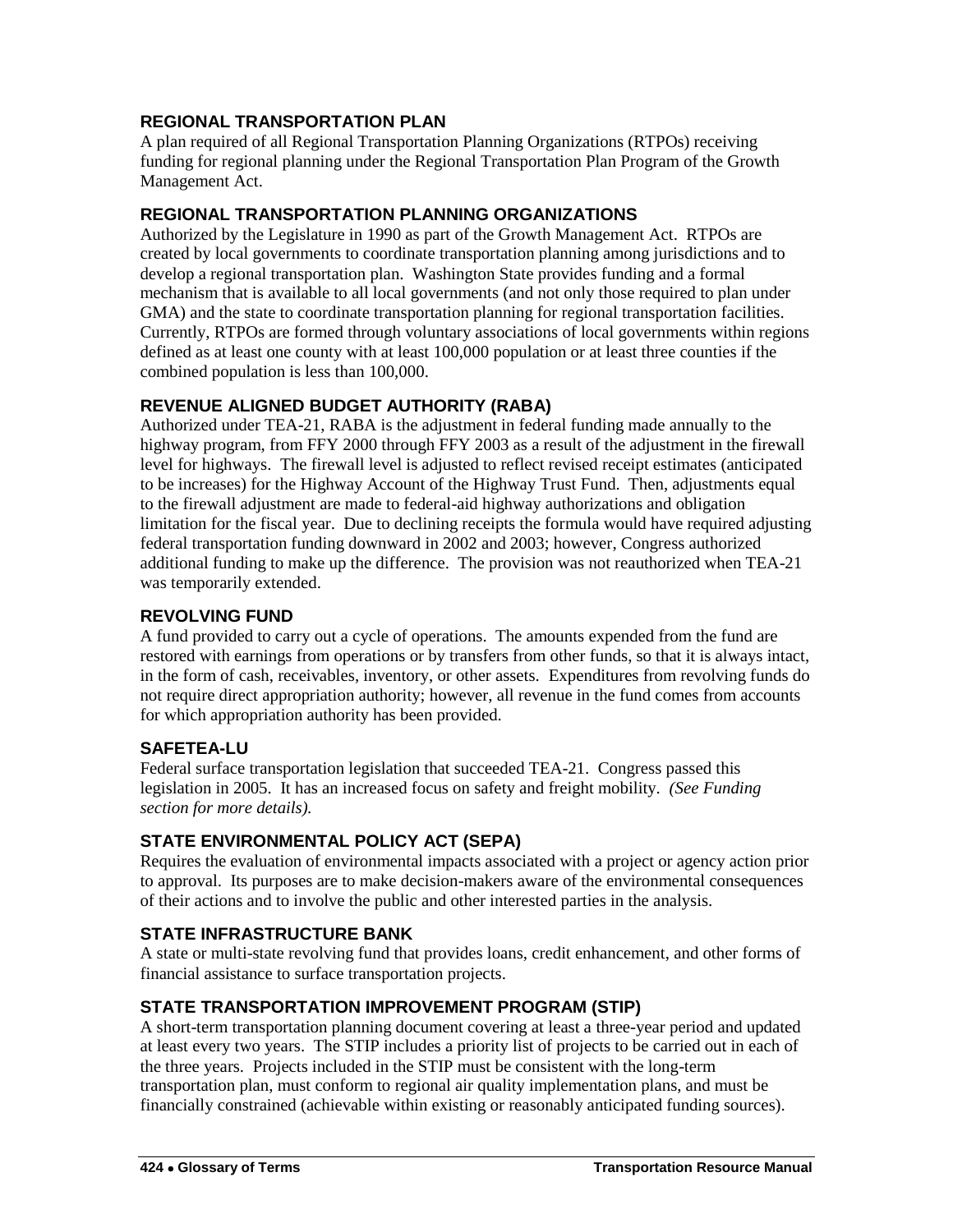# **STATE IMPLEMENTATION PLAN (SIP)**

A three-year investment strategy required at the state level that addresses the goals of the state long-range plan and lists priority projects and activities throughout the state.

# **SURFACE TRANSPORTATION PROGRAM (STP)**

One of the primary capital programs in federal surface transportation law. It provided flexibility in expenditure of "road" funds for nonmotorized and transit modes and for a category of activities known as transportation enhancements. It also broadened the definition of eligible transportation activities to include pedestrian and bicycle facilities and enhancement of community and environmental quality with 10 categories of activities.

# **TORT CLAIMS**

Regarding amounts provided in the budget, tort claims are payments for claims based on a grievance for which the state has been found to be legally responsible. A tort is a wrongful act other than a breach of contract for which a civil action for damages can be brought.

## **TRANSPORTATION BUDGET**

One of three state budget bills. Contains appropriations used to support state transportation programs. Most appropriated revenue is from transportation user fees.

## **TRANSPORTATION CONTROL MEASURES**

Implemented to enable nonattainment areas to meet their emissions goals. They can include TDM measures, parking policies and pricing, or other system improvements that reduce congestion.

## **TRANSPORTATION DEMAND MANAGEMENT (TDM)**

An effort to reduce the number of people traveling by single-occupant vehicles (SOV) by promoting non-SOV modes of transportation (e.g., carpools, vanpools, transit). TDM efforts may also discourage the use of SOVs by imposing tolls or taxes.

# **TRANSPORTATION EQUITY ACT FOR THE 21ST CENTURY (TEA-21)**

The federal surface transportation highway funding authorization act for federal fiscal years 1998-2003 (October 1, 1997 - September 30, 2003). Retained and built on most programs established under the previous legislation (see Intermodal Surface Transportation Efficiency Act of 1991 - ISTEA). New elements included guaranteed and protected spending levels (see Firewall and Revenue Aligned Budget Authority), increased spending, and a new way of addressing funding equity between states.

## **TRANSPORTATION FUND**

Fund that includes transportation accounts not restricted by the 18th Amendment of the State Constitution. The Multi-modal Account is part of the Transportation Fund.

# **TRANSPORTATION IMPROVEMENT PROGRAM (TIP)**

A three-year transportation investment strategy required under federal law. It is similar to the sixyear program required by state law, which addresses the goals of the long-range plans and lists priority projects and activities for the region. [At the state level, the TIP is also known as a state transportation improvement plan (STIP), not to be confused with a SIP. TIPs from all regions are incorporated in the STIP.]

## **TRANSPORTATION INFRASTRUCTURE FINANCE INNOVATION ACT (TIFIA)**

A federal credit program for projects of national significance that includes secured loans, loan guarantees, and lines of credit.